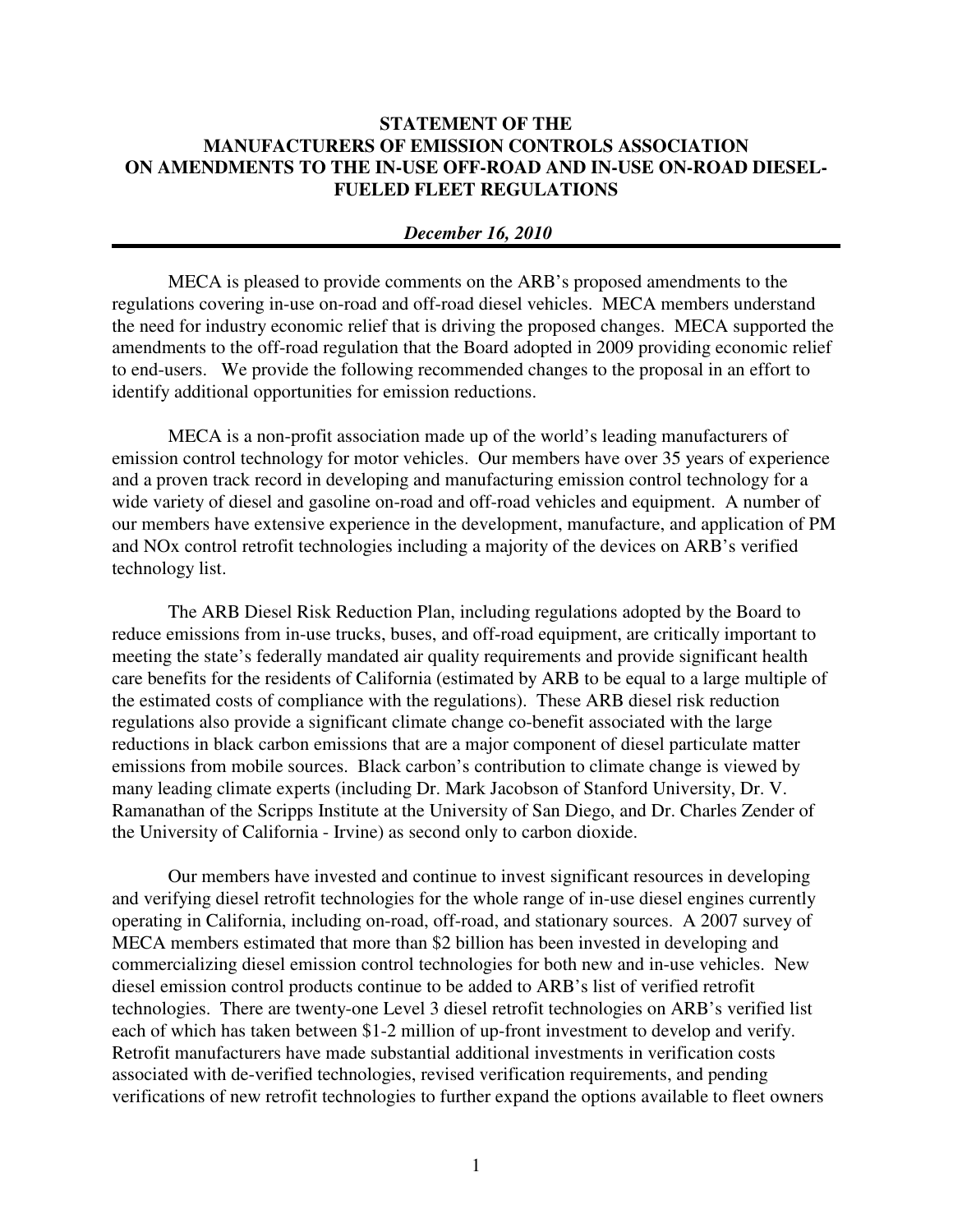to comply with ARB's in-use fleet regulations. In 2013, off-road VDECS manufacturers will be required to re-verify existing systems using the Non-Road Transient Combined (NRTC) test cycle. Manufacturers have made significant investments in re-verifying retrofit PM reduction technologies to comply with other changes to ARB's verification requirements such as  $NO<sub>2</sub>$ limits. Furthermore, manufacturers are required to begin the in-use compliance portion of the verification process after the sale of only 50 units. Before their initial investment is recovered, manufacturers are required to remove and replace devices from vehicles for testing. In-use testing requires significant resources at an added cost of approximately \$0.5 million per Level 3 device that manufacturers must bear at a time when their business has disappeared due to regulatory changes and delays. Technology providers rely on regulatory stability in order to develop their business plans and justify the necessary investments to meet the commercial needs in time for implementation. The regulatory changes outlined in this proposal have significantly diminished their present and future business outlook.

We understand, first hand, the strain on California's fleets caused by today's economic environment. MECA supports ARB's efforts to increase the availability of state incentive funds, grants and loan programs to help end-users comply with the off-road and on-road regulations. End users that have to comply with ARB's various diesel risk reduction regulations can make use of federal economic stimulus funds, state incentive funds and loan programs to help pay for clean diesel technologies and vehicles that comply with these regulations. California incentive programs need modifications that provide additional opportunities for the use of verified retrofit technologies. These should include; accepting projects with 2 years of surplus emissions and additional weighting given to cost effectiveness of diesel retrofits relative to repowers or replacements.

ARB's diesel fleet regulation push California into a sustainable green economy and create jobs associated with the manufacture, sales, installation, and servicing of diesel exhaust emission controls. A survey conducted in late 2008 shows that MECA members directly contribute over 65,000 green jobs around the country including more than 1,000 jobs in California. These jobs include technical and service personnel responsible for selling, developing, installing and maintaining diesel retrofits that are employed by our members. A more recent analysis took into account independent small businesses in California that install and maintain retrofit devices and estimated 4,000 jobs are associated with the diesel retrofit industry in California. An independent economic analysis completed in early 2009 (available on MECA's diesel retrofit website, www.dieselretrofit.org, under "Useful Documents") translates investments in diesel retrofit technologies into jobs associated with manufacturing, sales, installation, and maintenance of advanced emission control technologies. Every million dollars spent on diesel retrofit technology creates or preserves about 21 jobs. The mandatory PM retrofits on 1998-2006 MY trucks/buses (> 26,000 lb GVWR) included in the ARB staff proposal are estimated to create more than 20,000 jobs. On the contrary, the removal of mandatory PM retrofits for 1994-1997 trucks and the lighter trucks < 26,000 lbs, as well as, all retrofit requirements from California's off-road equipment eliminates the opportunity for more than 26,000 additional retrofit-related jobs.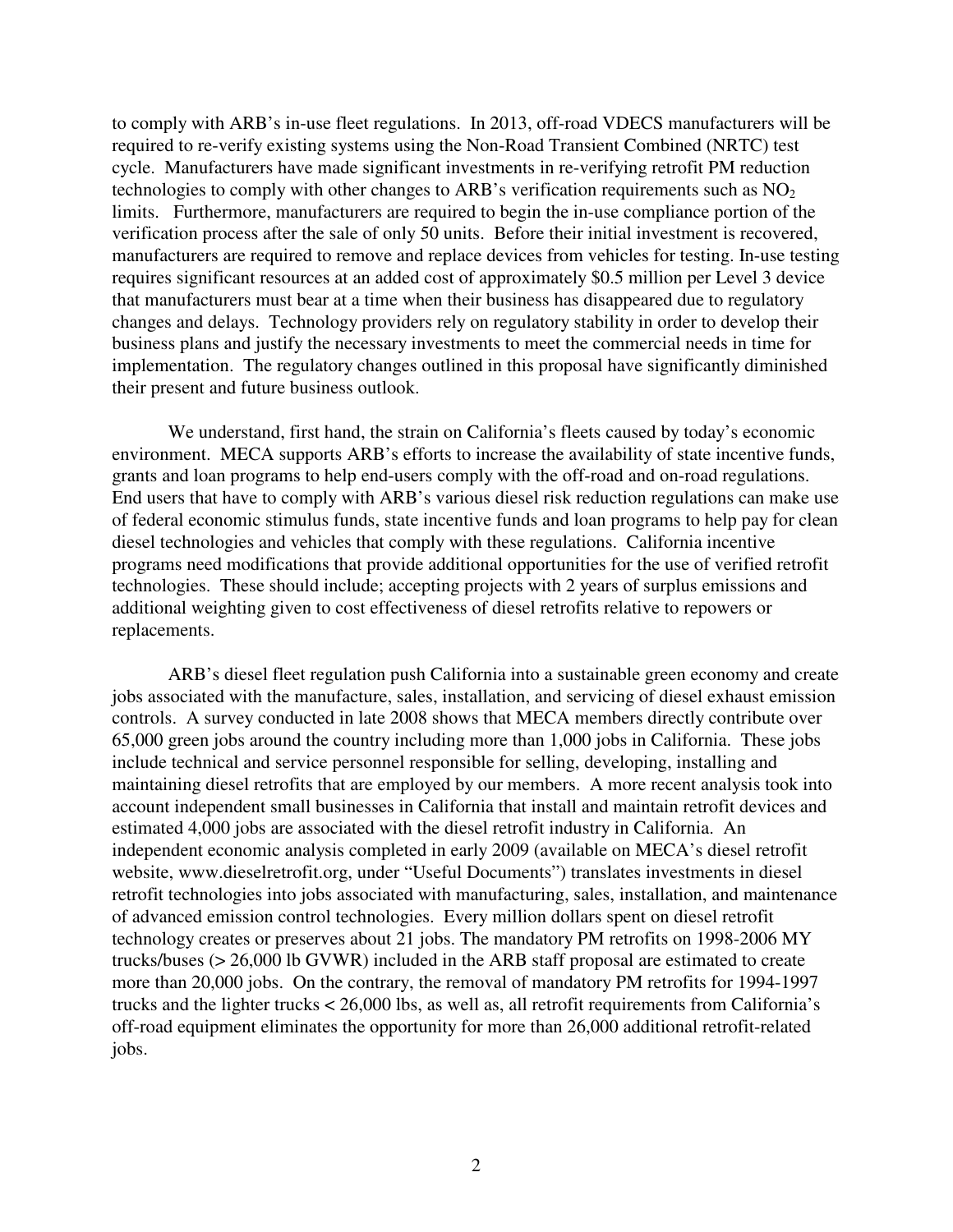MECA would like to offer several additional modifications to the proposal that would achieve further emission reductions while providing additional opportunities for verified retrofit technologies. There are eleven Level 3 devices verified for vehicles prior to model year 1998. We believe that extending the mandatory PM retrofits for 1994-1997 trucks over 26,000 pounds combined with extended life before turnover would achieve additional early PM reductions while allowing end users to continue to operate their vehicles longer. We understand that retrofitting lighter, less expensive, vehicles (<26,000 lbs GVWR) with Level 3 retrofits may not be cost effective in all cases, however, in-order to capture some emission reductions of PM and other air toxics from the medium duty fleet, we believe ARB should incentivize installation of ARB or EPA verified Level 1 and Level 2 retrofits on these lighter trucks. These technologies provide a more economical, passive solution to achieving some emission reductions from this fleet of 140,000 vehicles in the state. Furthermore, we believe that children riding on school buses less than 26,000 lbs GVWR should be given the same opportunity of cleaner air as those riding on the larger buses and therefore these lighter school buses should also be required to install Level 3 PM retrofit devices. Incentive funding should be prioritized to cover the costs of these retrofits on school buses.

Changes to the off-road rule have reduced retrofit technologies for this segment to a voluntary option toward compliance. MECA supports the inclusion of a retrofit for life provision for up to 15% of the fleet horsepower until January 2013 and double credits for retrofits installed up to one year prior to the compliance date as a way to incentivize early PM reductions via retrofits. In order to insure that PM reductions are achieved from older off-road equipment and to incentivize retrofits, MECA would support a delayed turnover of Tier 0/1vehicles or allowing the addition of Tier 0/1 equipment to a fleet if they are retrofit with a Level 3 device.

 ARB offers a number of compliance extensions if devices or vehicles are not available from manufacturers in time to meet fleet emission target dates. Because the regulation offers two options toward compliance (retrofit or replace), we believe that extensions in obtaining Tier 3/4i equipment should be predicated on a lack of available VDECS that would upgrade Tier 1/2 equipment to equivalent Tier 3/4i emission levels.

 In their proposed regulation, ARB staff has removed the end of life PM filter requirement from off-road vehicles. Several OEMs have already introduced Tier 3/4i equipment without diesel particulate filters. Furthermore, Tier 2 and 3 off-road vehicles can remain in a fleet for many decades resulting in long term PM emissions and therefore, we believe that ARB should retain an end of life diesel particulate filter requirement on high use equipment (>500 hr.) that remains in the fleet beyond 2023. These filters may be OEM equipped or retrofit and would insure that the cleanest vehicles do the majority of the work in the state. An hour meter requirement for off-road vehicles would simplify usage record keeping for fleet owners.

MECA would welcome a dialog with ARB staff on various approaches that would provide economic relief to device manufacturers and insure that technologies are available when they are needed. We continue to believe that more can be done to further streamline the verification process by continuing the cooperative effort to harmonize the application and test plan approval process with U.S. EPA in an effort to move toward true reciprocity of the two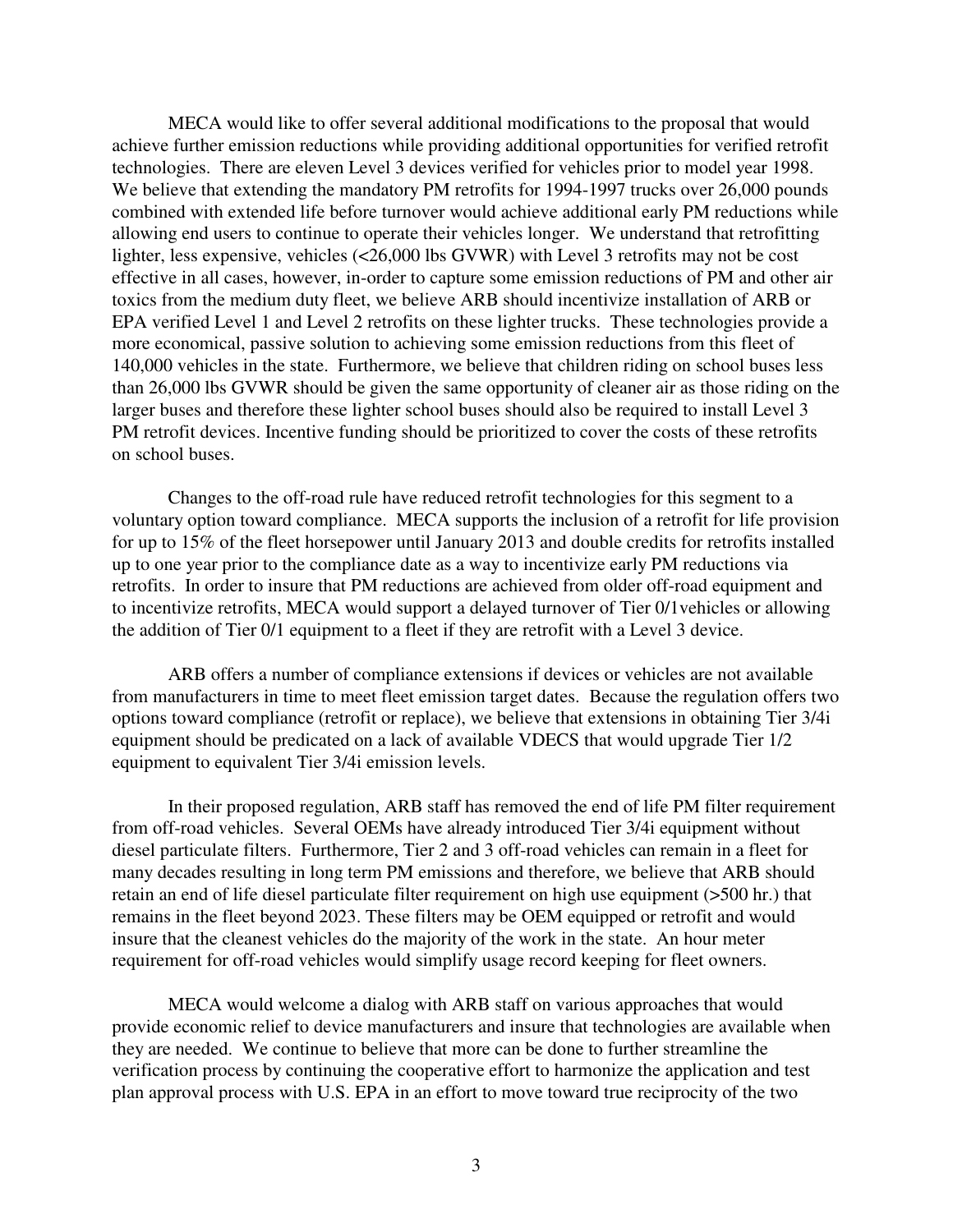verification processes. The workload will continue to increase as verification maintenance of existing verified devices will combine with the increasing demands of in-use compliance coupled with the demand for new verifications of advanced integrated technology solutions. MECA remains concerned with the resources that ARB has dedicated to cover both the in-use and new verification process needs. We urge the Board to review the verification staff resources to determine if they are adequate to meet the future needs of the program. Harmonizing the California and federal verification and in-use compliance programs to the fullest extent possible will serve to leverage resources within the two agencies and reduce the escalating costs for device manufacturers to verify new devices under both programs. We understand that staff will revisit the verification program and propose changes to the Board by the end of 2011. We believe that several of the recommendations that MECA has presented to streamline the verification process can be implemented without the need to open the regulation. We ask that the Board direct senior ARB staff to review our recommendations and implement them as quickly as possible.

General remarks on the lack-of performance of retrofit devices are often made with no information to back them up. There are always isolated issues with any technology but in general DPF retrofit systems work and have demonstrated a high level of durability and reliability. For over 30 years, off-road diesel engines used in the construction, mining, and materials handling industries have been equipped with exhaust emission control technology – initially with diesel oxidation catalysts (DOCs) and followed later by diesel particulate filters (DPFs). These systems have been installed on vehicles and equipment both as original equipment and as retrofit technology on over 250,000 non-road engines worldwide. Over 50,000 active and passive DPF retrofit systems have been installed worldwide on off-road applications. More than 20,000 of these filters have been successfully employed in Europe on construction equipment used in tunneling projects. A 2003 survey (SAE Paper 2004-01-0076) of 3,848 construction retrofit installations from 2001 to 2003 in Europe found a failure rate of only 1-2 percent. The failures were most often associated with improper engine maintenance and operation rather than DPF functionality. Any product issues cited in this study were easily addressed through further product improvements.

The durability and performance of PM control technologies is being demonstrated on OEM on-road applications beginning with the 2007 model year. Since 2007, nearly every new diesel vehicle sold in the U.S. or Canada has been equipped with a high efficiency diesel particulate filter to comply with the U.S. EPA's 2007/2010 on highway regulations. This represents over 800,000 new trucks operating on DPFs mostly in the U.S. In 2010 the same new highway trucks are being required to reduce NOx emissions by 90% relative to pre-2007 requirements and are being equipped with NOx control technologies such as lean NOx trap catalysts, urea-SCR catalysts and high flow EGR systems. MECA's annual sales survey of retrofit technologies has shown that since 2001, approximately 20,000 Level 3 DPFs in California and nearly 55,000 across the country have been installed on on-road vehicles from construction vehicles like dump trucks to long-haul Class 8 tractors and many other types of vehicles and equipment.